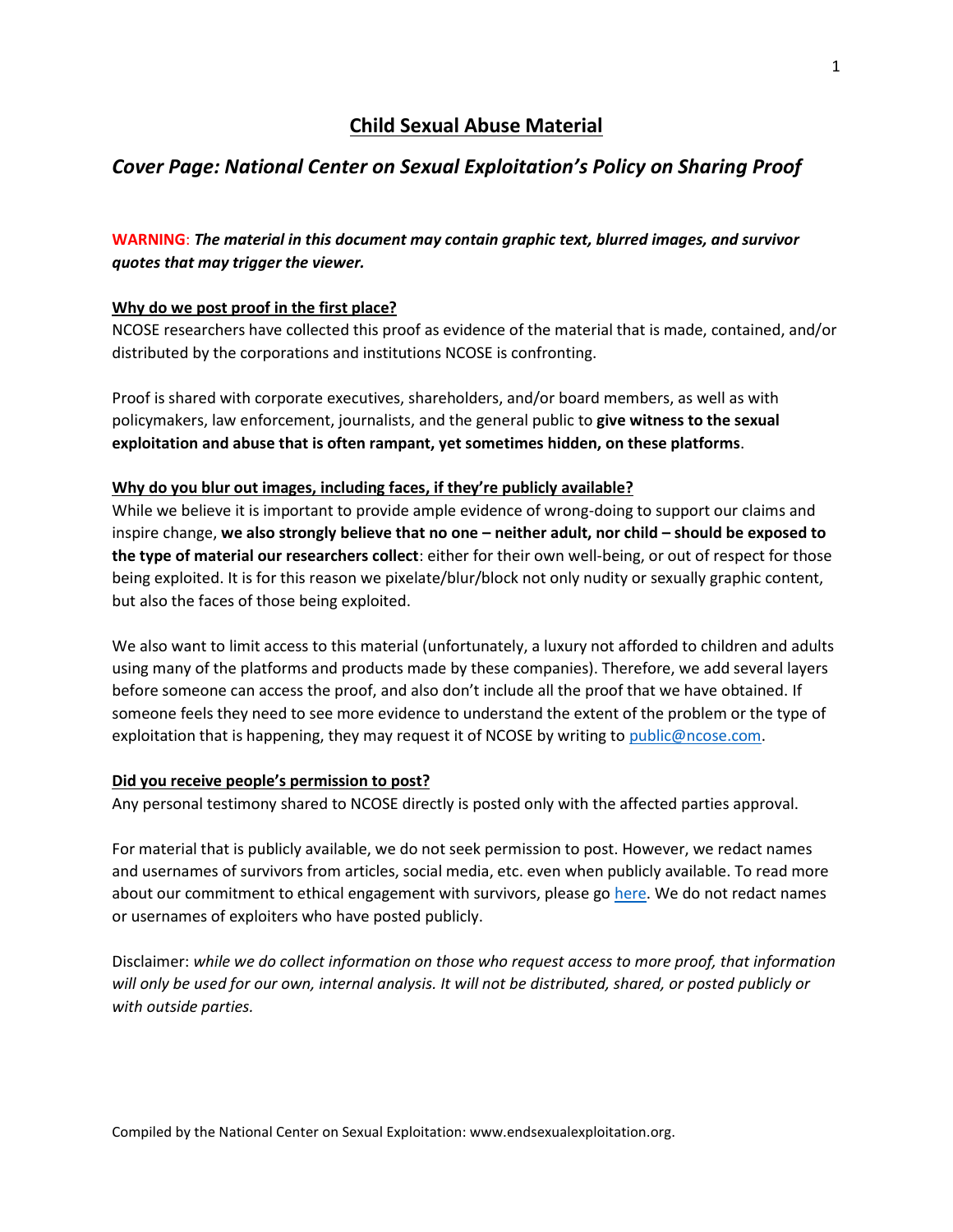There is an overwhelming amount of evidence of OnlyFans hosting child sexual abuse material (CSAM, the more apt term for "child pornography"). Sometimes this CSAM is self-generated, when minors buy into the false promises of fast cash and fame and create OnlyFans accounts for themselves. Sometimes the CSAM is generated by abusers and exploiters.

- "[The children selling explicit videos on OnlyFans](https://www.bbc.com/news/uk-57255983)", May 2021, BBC
	- o **"OnlyFans is failing to prevent underage users from selling and appearing in explicit videos, a BBC investigation has found."**
	- $\circ$  Investigator Austin Berrier says that he has seen children on OnlyFans who appear to be between 5 years old and 17 years old, and are trying to make money on the platform. He says: "They understand the monetization of it [and are] on there to make money for girl scout camp, for cheerleader camp, or for their new bike."
	- $\circ$  Many examples are listed in the article, including a 14 year old minor using her grandmother's passport to set up an account.
	- $\circ$  "As part of our investigation, we found that one 17-year-old from a suburb in the southeast of England had sold videos of herself masturbating and playing with sex toys, while an under-18 participated in graphic videos hosted on an adult account in Nevada, US, in breach of the company's terms and conditions.

We were also able to set up an account for an underage creator, by using a 26-year-old's identification, showing how the site's age-verification process could be cheated."

- $\circ$  "Schools have shared anonymous reports of pupils using the site, including a 16-year-old who boasted to her careers adviser about the amount of money she made on the site, and showed off her "exuberant" spending on Instagram."
- $\circ$  "Underage creators and users of the site include victims of prior sexual abuse and those with mental health issues and suicidal thoughts, according to Childline counsellor notes."
- $\circ$  "UK police forces say children have complained about their images being uploaded to the site without consent, and one 17-year-old reported being blackmailed."
- $\circ$  "Missing children are appearing in OnlyFans videos, according to a US watchdog, which also says it has received reports of child sexual exploitation."
- "[100 House Members Urge DOJ to Investigate OnlyFans for Child Exploitation and Sex](https://townhall.com/tipsheet/madelineleesman/2021/08/12/bipartisan-doj-investigation-into-onlyfans-n2594066)  [Trafficking](https://townhall.com/tipsheet/madelineleesman/2021/08/12/bipartisan-doj-investigation-into-onlyfans-n2594066)", August 2021, Townhall
	- $\circ$  "Back in 2019, the National Center for Missing and Exploited Children (NCMEC) was aware of 10 cases involving missing children related to content sold on OnlyFans. In 2021, these statistics have soared. NCMEC has identified 80 cases, a number that's climbing, where missing children are linked to the dangerous platform."
- "[Investigators say OnlyFans is a slippery slope for kids](https://news4sanantonio.com/news/local/investigators-say-onlyfans-is-a-slippery-slope-for-kids)", August 2021, News4SanAntonio
	- $\circ$  Investigator Austin Berrier says that he has seen children on OnlyFans who appear to be between 5 years old and 17 years old, and are trying to make money on the platform. He says: "They understand the monetization of it [and are] on there to make money for girl scout camp, for cheerleader camp, or for their new bike."